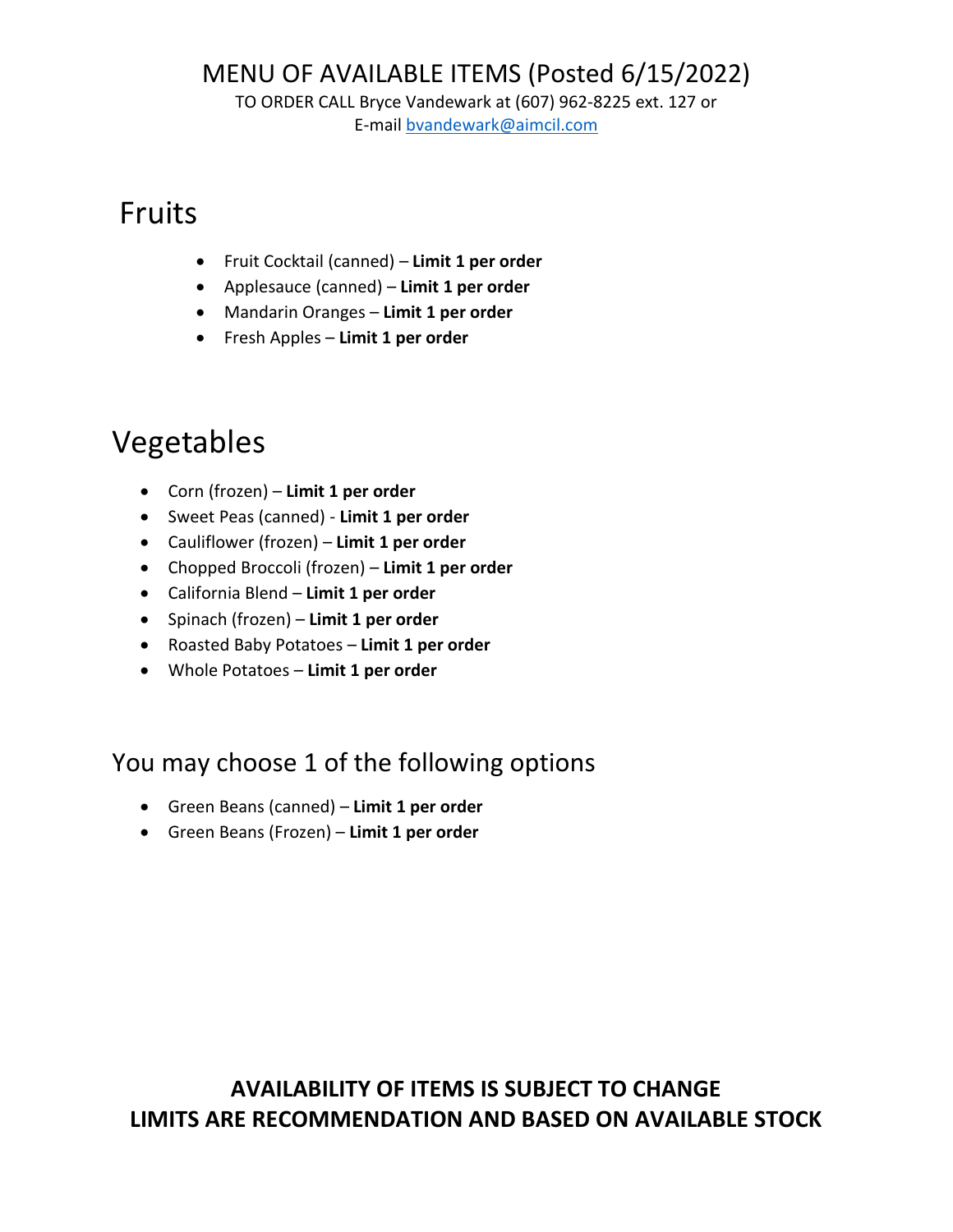TO ORDER CALL Bryce Vandewark at (607) 962-8225 ext. 127 or

E-mail [bvandewark@aimcil.com](mailto:bvandewark@aimcil.com)

# Dairy

- Milk Lactaid Lactose Free 1% **Limit 1 per order**
- Cream Cheese **Limit 1 per order**
- Swiss Cheese **Limit 1 per order**
- String Cheese **Limit 1 per order**
- Vanilla Yogurt **Limit 1 per order**
- Black Cherry Yogurt **Limit 1 per order**
- Strawberry Yogurt **Limit 1 per order**
- Peach Yogurt **Limit 1 per order**
- Blueberry Yogurt **Limit 1 per order**

#### You may choose 1 of the following options

- Cottage Cheese Regular **Limit 1 per order**
- Cottage Cheese with Peach **Limit 1 per order**
- Cottage Cheese with Pineapple **Limit 1 per order**

## Grains

- Elbow Macaroni **Limit 1 per order**
- Spaghetti Pasta **Limit 1 per order**
- Stivaletti Pasta **Limit 1 per order**
- Rotini Pasta **Limit 1 per order**

#### You may choose 1 of the following options

- Dunkaroos Cereal **Limit 1 per order**
- Miscellaneous Cereal **Limit 1 per order**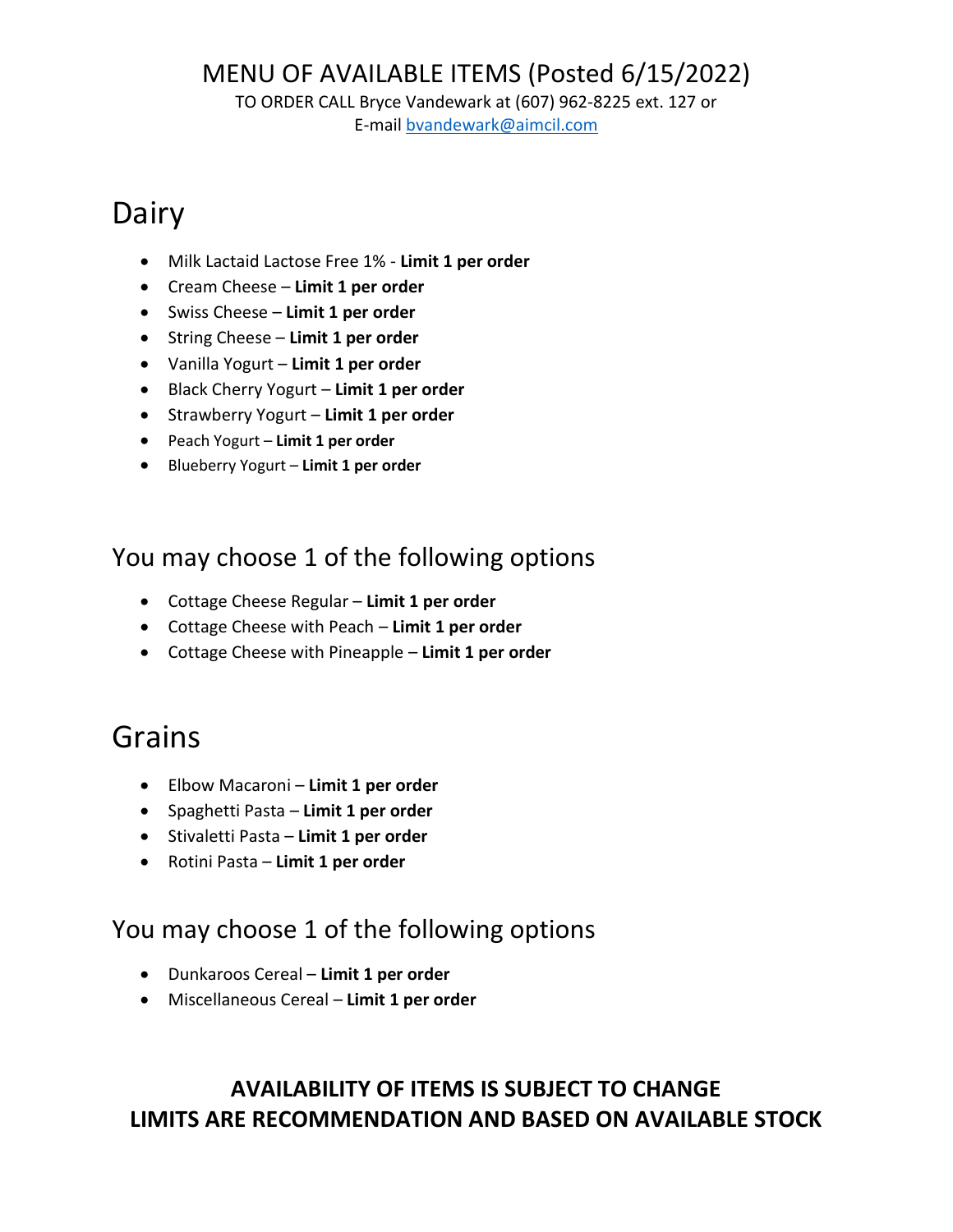TO ORDER CALL Bryce Vandewark at (607) 962-8225 ext. 127 or

E-mail [bvandewark@aimcil.com](mailto:bvandewark@aimcil.com)

## Protein

- Black Beans (canned) **Limit 1 per order**
- Red Kidney Beans (canned) **Limit 1 per order**
- Peanut Butter (creamy) **Limit 1 per order**
- Canned Tuna **Limit 1 per order**
- Canned Salmon **Limit 1 per order**
- Canned Pork **Limit 1 per order**
- Walnuts **Limit 1 per order**

#### Frozen Meats – You may choose 3 of the following options

- Pork Tenderloin **Limit 1 per order**
- Ground Sausage **Limit 1 per order**
- Hot Dogs **Limit 1 per order**
- Beef Bologna **Limit 1 per order**
- Sausage Links **Limit 1 per order**

## Ready Made Meals/Meal Mixers/Soups

- Chicken Noodle Soup **Limit 1 per order**
- Mushroom Soup **Limit 1 per order**
- Vegetable Soup **Limit 1 per order**
- Tomato Soup **Limit 1 per order**
- Chili (canned)– **Limit 1 per order**
- Spaghetti Rings **Limit 1 per order**
- Beef Stew **Limit 1 per order**
- Cheese Ravioli with Garlic and Spinach **Limit 1 per order**
- Traditional Spaghetti Sauce **Limit 1 per order**